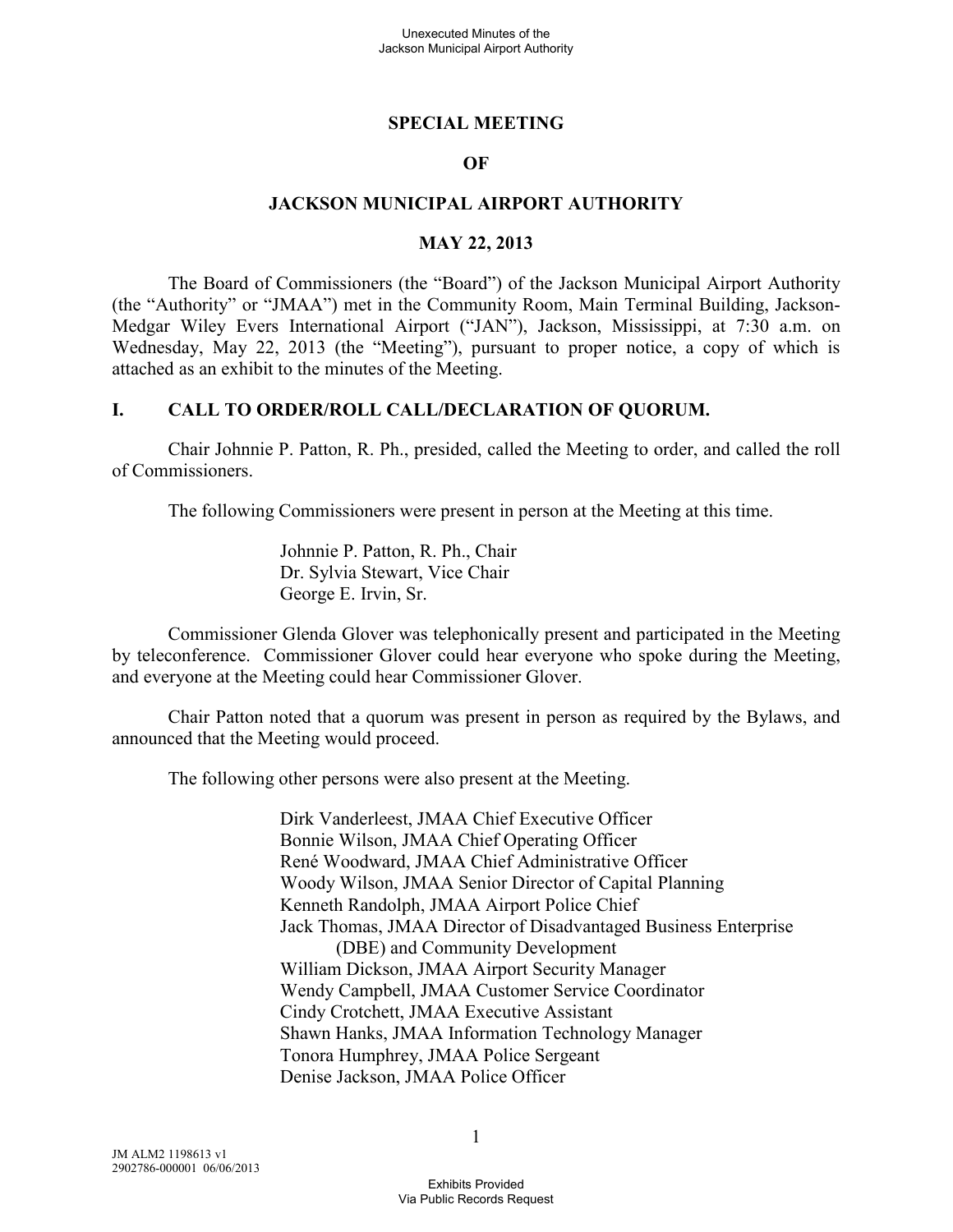Arlester Johnson, JMAA Maintenance Lead LeSheena Lewis, JMAA Police Corporal Anthony Manning, JMAA Police Corporal Garry Montgomery, JMAA Maintenance Manager Gary O'Quin, JMAA Airfield Maintenance Supervisor Joyce Tillman, JMAA Facilities Engineer Shechum Townsend, JMAA Police Officer Jack Weldy, JMAA Properties Manager Chuck Lott, Neel-Schaffer, Inc. Alan Moore, Baker Donelson Bearman Caldwell & Berkowitz Jeff Wagner, Baker Donelson Bearman Caldwell & Berkowitz Marlena Pickering, Baker Donelson Bearman Caldwell & Berkowitz

## **II. APPROVAL AND EXECUTION OF MINUTES.**

### **A. Open Session and Executive Session of Regular Monthly Meeting of the Board of Commissioners, April 22, 2013.**

After discussion, upon motion duly made by Commissioner Irvin, seconded by Commissioner Stewart, and unanimously approved by the affirmative votes of all Commissioners present, the minutes described above were approved as presented and directed to be filed in the appropriate minute book and records of the Authority.

## **III. PUBLIC COMMENTS.**

None.

#### **IV. REPORTS.**

## **A. Chief Executive Officer.**

- **1.** *Airport Project Manager Summary, Period Ending April 30, 2013.*
- **2.** *Airport Activity Statistics Report, Period Ending April 30, 2013.*

Mr. Vanderleest directed the Board's attention to the Airport Project Manager Summary and the Airport Activity Statistics Report as found in the packet distributed to the Board prior to the Meeting (the "Packet"), and discussed these reports with the Board. A copy of the Packet is attached as an exhibit to the minutes of the Meeting.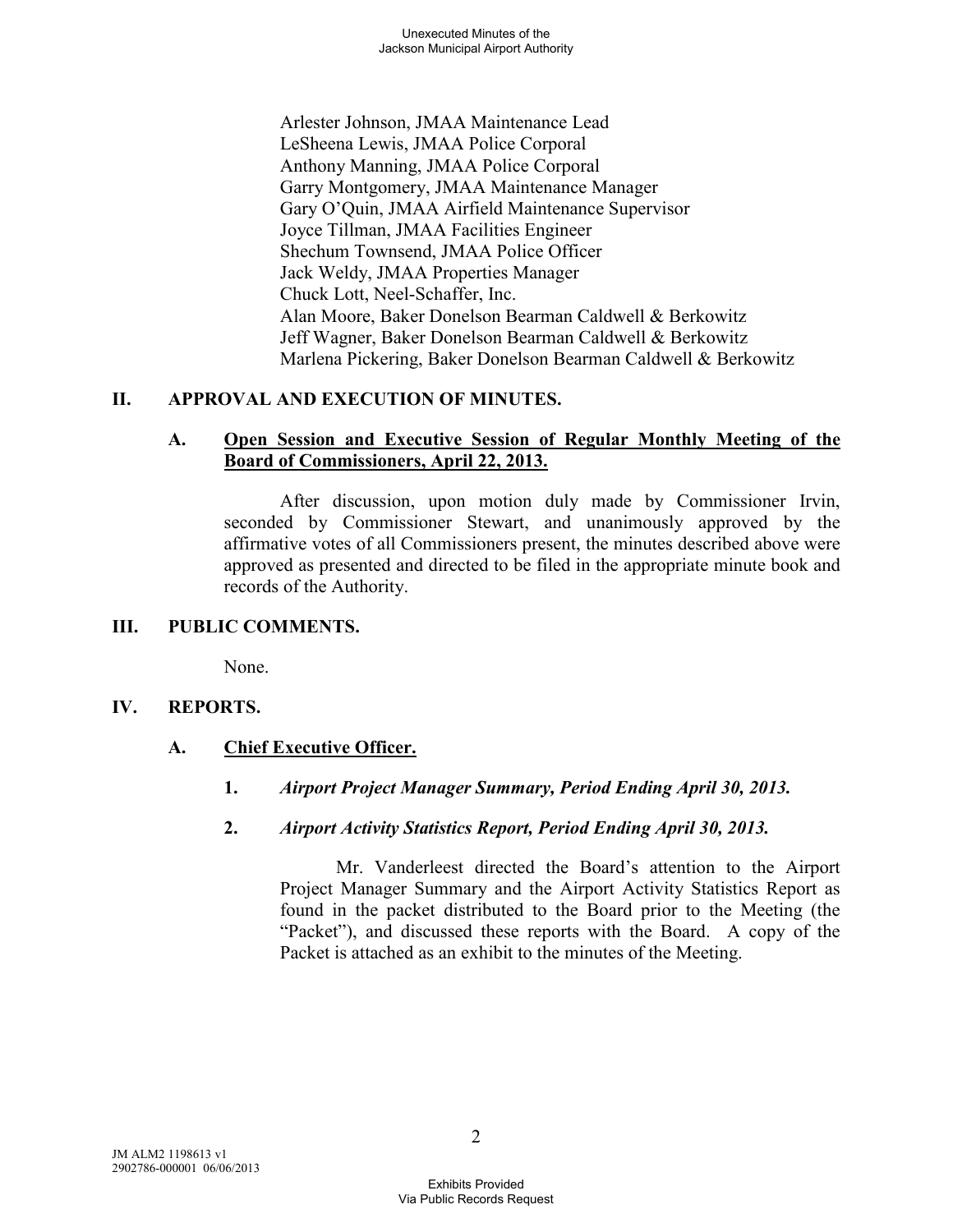## **3.** *Employee of the Month.*

a. Employee of the Month, April 2013: Wendy Campbell, Customer Service Coordinator, HR & Administration Department.

> Mr. Vanderleest recognized and commended Ms. Campbell for being named Employee of the Month for April 2013.

### **4.** *Professional Development Recognitions.*

a. Denise Jackson, Certified Police Officer, Public Safety Department: Certificate of Completion Level III ATSI, sponsored by AAAE Airport Training & Safety Institute.

Mr. Vanderleest recognized and commended Officer Jackson for completing Level III ATSI, as sponsored by the AAAE Airport Training & Safety Institute.

b. Anthony Manning, Certified Police Officer, Public Safety Department: Certificate of Completion Level III ATSI, sponsored by AAAE Airport Training & Safety Institute.

> Mr. Vanderleest recognized and commended Officer Manning for completing Level III ATSI, as sponsored by the AAAE Airport Training & Safety Institute.

## **5.** *Professional Recognitions.*

a. Shechum Townsend, Certified Police Officer, Public Safety Department: JMAA "Top Cop," Mississippi Center for Police and Sheriffs.

Mr. Vanderleest recognized and commended Officer Townsend for being named JMAA's "Top Cop" by the Mississippi Center for Police and Sheriffs.

## **6.** *Organizational Recognitions.*

a. Jackson Municipal Airport Authority: Jackson Historic Preservation Commission: Honorable Mention, Hawkins Field Historic Terminal Building.

Mr. Vanderleest said that the Authority had been awarded an Honorable Mention by the Jackson Historic Preservation Commission for its efforts to rehabilitate the Hawkins Field Historic Terminal Building.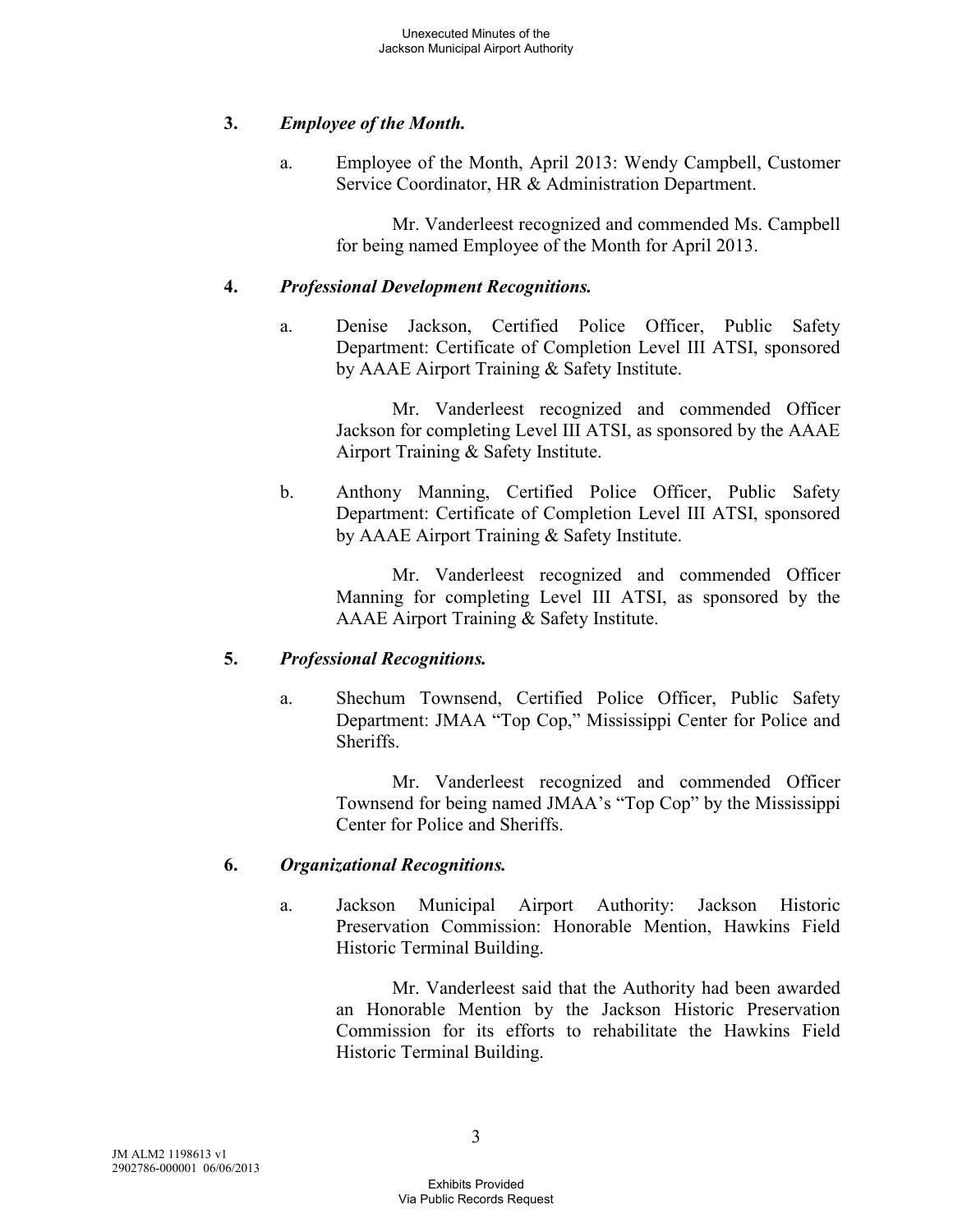### **7.** *Southwest Airlines.*

Mr. Vanderleest said that he was working with Michael Boyd of The Boyd Group International to develop a proposal to present to Southwest Airlines for additional flights to and from JAN. Mr. Vanderleest said that flights to and from Denver, Chicago Midway and Nashville would be considered.

#### **B. Attorney.**

Mr. Moore advised the Board that, as authorized and directed by the Board, a demand for arbitration had been served on Hatch Mott MacDonald Florida, LLC regarding the survey problem in connection with Phase II of the project to rehabilitate the East Runway at JAN. Mr. Moore said that he would advise the Board of further developments in this matter as they occur.

Mr. Moore also discussed with the Board (i) proposed amendments to the Authority's Bylaws to accommodate new state laws regarding participation in public meetings by telephone and audio visual means and (ii) a proposed resolution clarifying Mr. Vanderleest's authority as CEO in case of certain emergencies, both of which were on the agenda for consideration by the Board later in the Meeting.

Mr. Wagner advised the Board that Rodney Chamblee of The Chamblee Company had advised the Authority that he had obtained financing and intends to move forward with improvements to the development at the corner of Lakeland Drive and Airport Road known as Parkway Place. Mr. Wagner said that the company providing financing had suggested only minimal changes to the terms and conditions previously approved by the Board, so no further Board action was needed at this time.

#### **V. ACTION ITEMS.**

## **A. Financial Matters.**

#### **1.** *Financial Reports for April 2013.*

- a. Balance Sheet: Accept.
- b. Income Statement: Accept.
- c. Claims Docket for April 2013: Approve.

Mr. Vanderleest directed the Board's attention to the above referenced financial reports for April 2013, and the Claims Docket for April 2013, all of which were included in the Packet.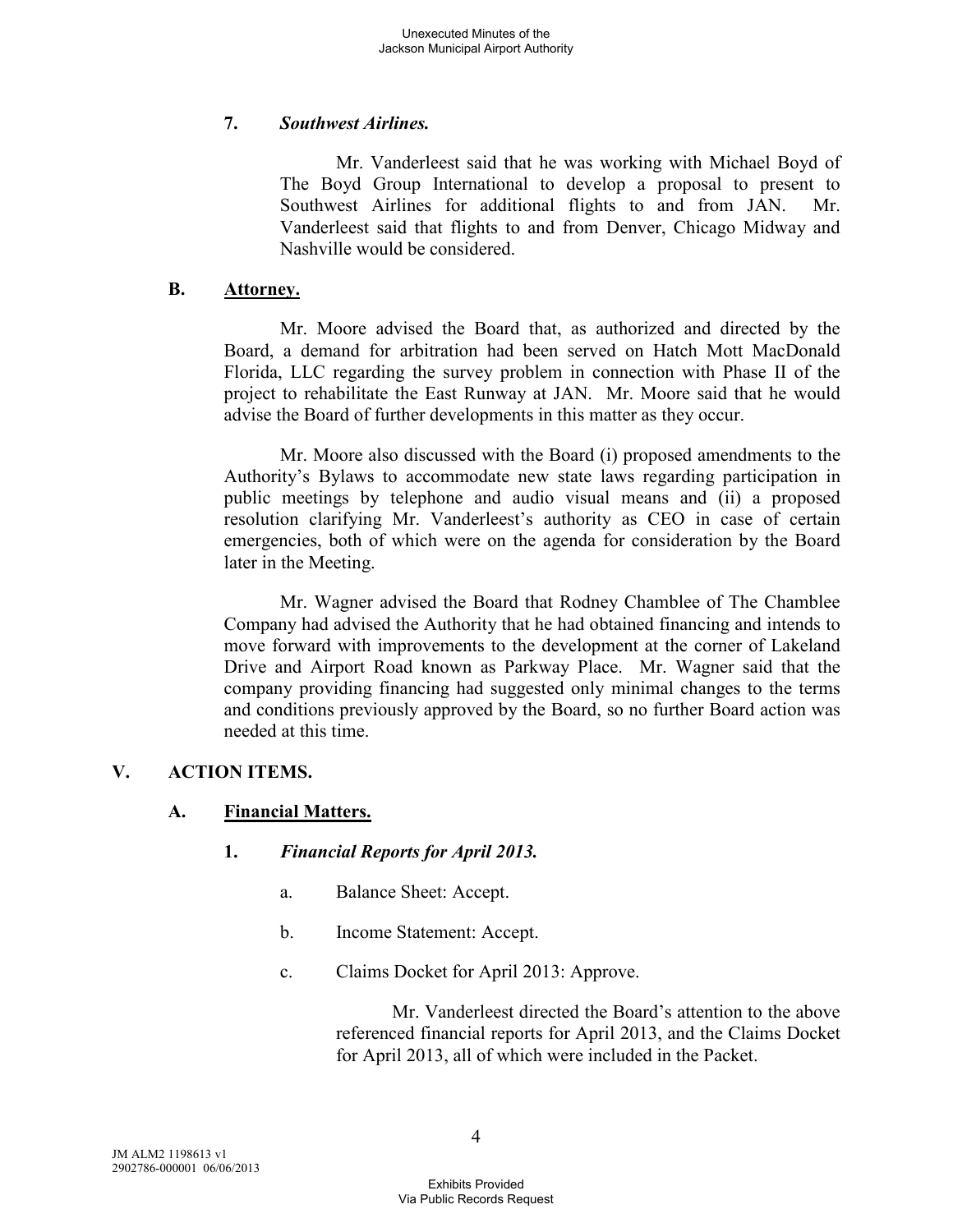After discussion, upon motion duly made by Commissioner Stewart, seconded by Commissioner Irvin, and unanimously approved by the affirmative votes of all Commissioners present, the Board adopted the following resolution.

### **RESOLUTION ACCEPTING FINANCIAL REPORTS FOR APRIL 2013 AND APPROVING AND AUTHORIZING PAYMENT OF CLAIMS DOCKET FOR APRIL 2013**

**WHEREAS**, the Board of Commissioners (the "Board") of the Jackson Municipal Airport Authority (the "Authority") has reviewed and considered (i) the Balance Sheet and the Income Statement for the Authority for the month and period ending April 30, 2013 (the "Financial Reports") and (ii) the Claims Docket for the Authority for the month of April 2013 (the "Claims"), both the Financial Reports and the Claims being (i) included in the packet distributed to the Board prior to the May 22, 2013, Special Meeting of the Board, and (ii) incorporated herein by reference;

**NOW, THEREFORE, BE IT RESOLVED**, the Board hereby (i) accepts the Financial Reports and (ii) approves and authorizes payment of the Claims in the total amount of \$2,045,186.25.

#### **B. Service Agreements.**

#### **1.** *Emergency Response Services, JAN and HKS: Authorize Agreement (United States Environmental Services, LLC).*

Mr. Vanderleest directed the Board's attention to the memorandum in the Packet which described this matter, and discussed this matter with the Board.

After discussion, upon motion duly made by Commissioner Irvin, seconded by Commissioner Stewart, and unanimously approved by the affirmative votes of all Commissioners present, the Board adopted the following resolution.

### **RESOLUTION APPROVING AND AUTHORIZING AGREEMENT WITH UNITED STATES ENVIRONMENTAL SERVICES, L.L.C.**

**WHEREAS**, the staff of the Jackson Municipal Airport Authority (the "Authority") has recommended that the Board of Commissioners (the "Board") of the Authority approve and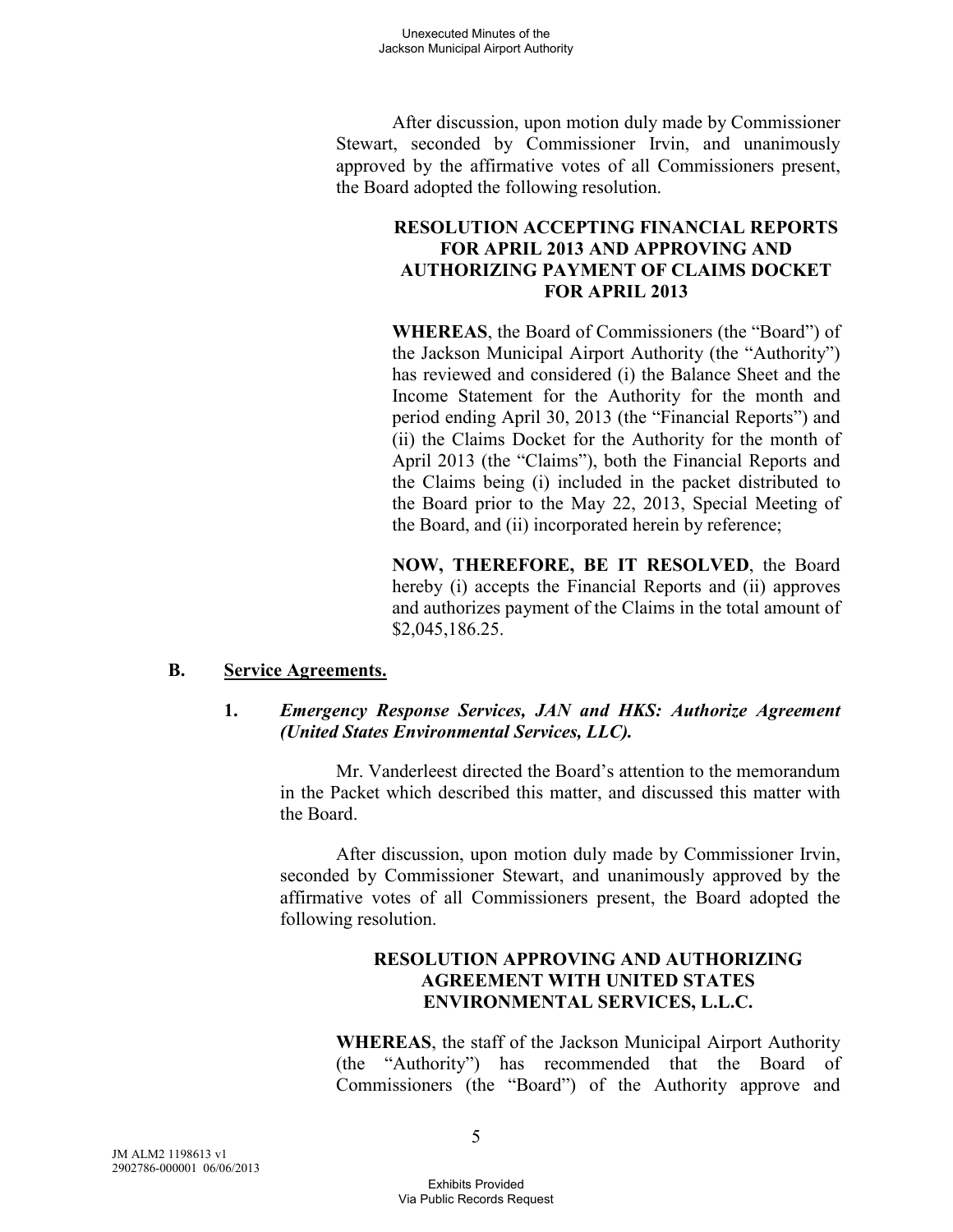authorize negotiation and execution of an agreement with United States Environmental Services, L.L.C. ("USES"), whereby USES will provide (i) emergency environmental response and remediation services in connection with unintentional releases of regulated materials at Jackson-Medgar Wiley Evers International Airport ("JAN") and Hawkins Field ("HKS") (the "Emergency Services"); and (ii) routine cleaning and waste water removal services for the oil-water separators at JAN (the "Maintenance Services"), for a term of one year, with fees for the Emergency Services to be determined based on fixed prices and the fees for the Maintenance Services estimated to be \$2,508 (the "USES Agreement"), all as more particularly described in that certain memorandum dated May 10, 2013, (x) included in the packet distributed to the Board prior to the May 22, 2013, Special Meeting of the Board, and (y) incorporated herein by reference (the "Memorandum"); and

**WHEREAS**, the Board has reviewed the Memorandum and considered the recommendations therein by the staff of the Authority;

**NOW, THEREFORE, BE IT RESOLVED**, the Board hereby determines that it would be in the best interests of and in furtherance of the duties and responsibilities of the Authority to, and the Board hereby does, approve and authorize negotiation and execution of the USES Agreement, said USES Agreement to be in such form and to contain such terms and conditions consistent with the Memorandum as may be deemed appropriate by the Chief Executive Officer of the Authority, as evidenced by his execution thereof.

## **C. Construction Projects.**

- **1.** *JMAA Project No. 007-11, Assessment and Repair of Aircraft Parking Aprons, JAN: Authorize Project Expansion and Advertisement for Bids (Aviation Management Group of MS).*
- **2.** *JMAA Contract No. 007-09-359, East Parallel Runway, 16L/34R Pavement Rehabilitation, JAN: Authorize Amendment to Agreement (Hatch Mott MacDonald Florida, LLC).*

Mr. Vanderleest directed the Board's attention to the memorandum in the Packet which described these matters, and discussed these matters with the Board.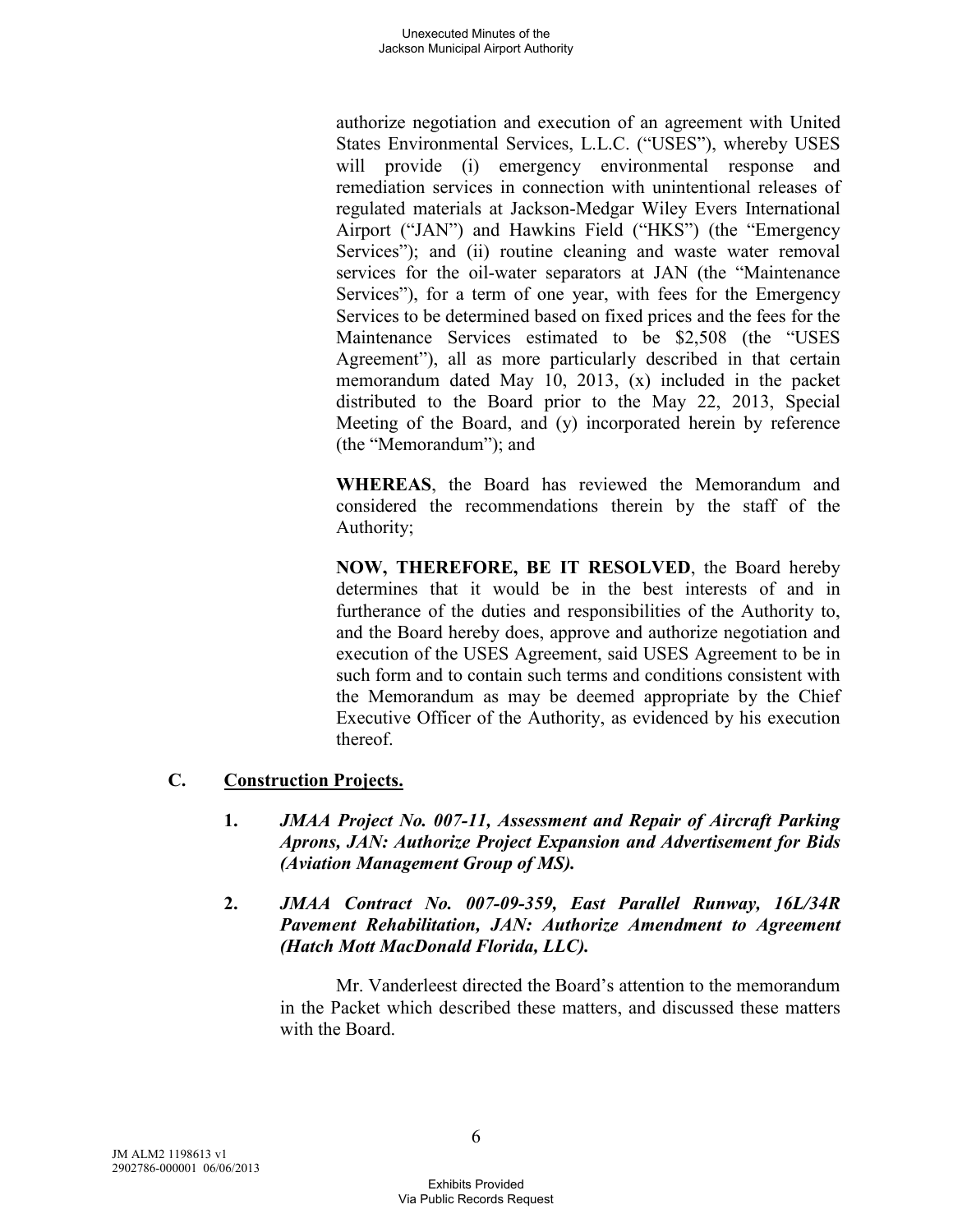After discussion, upon motion duly made by Commissioner Irvin, seconded by Commissioner Stewart, and unanimously approved by the affirmative votes of all Commissioners present, the Board adopted the following resolution.

## **RESOLUTION APPROVING AND AUTHORIZING CERTAIN ACTIONS WITH RESPECT TO CERTAIN CONSTRUCTION PROJECTS**

**WHEREAS**, the staff of the Jackson Municipal Airport Authority (the "Authority") has recommended that the Board of Commissioners (the "Board") of the Authority approve and authorize certain actions with respect to certain construction projects identified below, all as more particularly described in certain memoranda (i) included in the packet distributed to the Board prior to the May 22, 2013, Special Meeting of the Board, and (ii) incorporated herein by reference (separately, each a "Memorandum;" collectively, the "Memoranda"); and

**WHEREAS**, the Board has reviewed the Memoranda and considered the recommendations therein by the staff of the Authority;

**NOW**, **THEREFORE, BE IT RESOLVED**, the Board hereby determines that it would be in the best interests of and in furtherance of the duties and responsibilities of the Authority to, and the Board hereby does, take the following actions:

- 1. The Board (i) approves and authorizes expansion of the scope of services for JMAA Project No. 007-11, Aircraft Parking Aprons Assessment and Repairs (the "Apron Project") at Jackson-Medgar Wiley Evers International Airport ("JAN") to include additional portions of the apron in need of repair (the "Additional Services"); (ii) approves and authorizes publication of an advertisement for bids for construction of the Apron Project when design work on the Additional Services has been completed; and (iii) authorizes and accepts an increase to the proposed budget for the Apron Project in the amount of \$500,000, for a new total project budget \$1,679,814, all as more specifically described in that certain Memorandum dated May 13, 2013.
- 2. The Board approves and authorizes negotiation and execution of an amendment to the professional services agreement with Hatch Mott MacDonald Florida, LLC ("HMM") for additional support services, at a cost not to exceed \$32,656, all additional funds under this amendment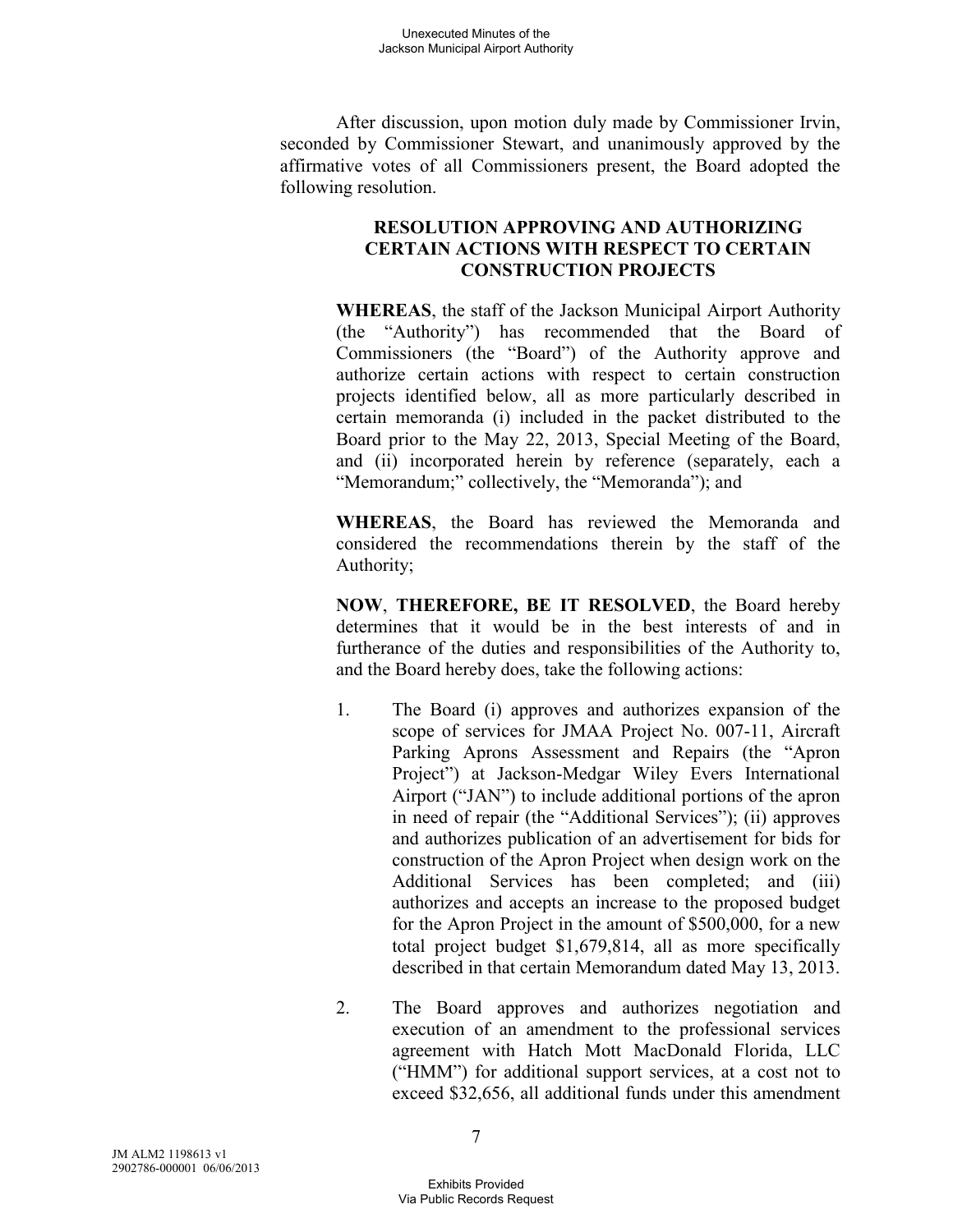to be used as an off-set against any amount HMM may owe to JMAA as a result of arbitration proceedings between HMM and the Authority (the "HMM Amendment"), all as more particularly described in the Memorandum dated May 14, 2013, which describes this matter, said HMM Amendment to be in such form and to contain such terms and conditions consistent with the Memorandum, as may be deemed appropriate by the Chief Executive Officer of the Authority, as evidenced by his execution thereof.

### **D. Procurements.**

There was no discussion or action regarding procurements at the Meeting.

### **E. Grants.**

There was no discussion or action regarding grants at the Meeting.

## **F. Other Matters.**

**1.** *JMAA Project No. 009-13, Rental Car Concessions, JAN: Authorize Negotiations with Existing Concessionaires (Avis/Budget; Enterprise/National/Alamo; Hertz-Dollar/Thrifty).* 

Mr. Vanderleest directed the Board's attention to the memorandum in the Packet which described this matter, and discussed this matter with the Board.

After discussion, upon motion duly made by Commissioner Irvin, seconded by Commissioner Stewart, and unanimously approved by the affirmative votes of all Commissioners present, the Board adopted the following resolution.

### **RESOLUTION APPROVING AND AUTHORIZING NEGOTIATION AND EXECUTION OF NON-EXCLUSIVE ON-AIRPORT AUTOMOBILE RENTAL CONCESSION AGREEMENTS**

**WHEREAS**, the staff of the Jackson Municipal Airport Authority (the "Authority") has recommended that the Board of Commissioners (the "Board") of the Authority approve and authorize negotiation and execution of new non-exclusive onairport automobile rental concession agreements with the rental car concessionaires currently doing business at Jackson-Medgar Wiley Evers International Airport (the "New Rental Car Concession Agreements"), said New Rental Car Concession Agreements to (i) be for five-year terms with an option to extend for five additional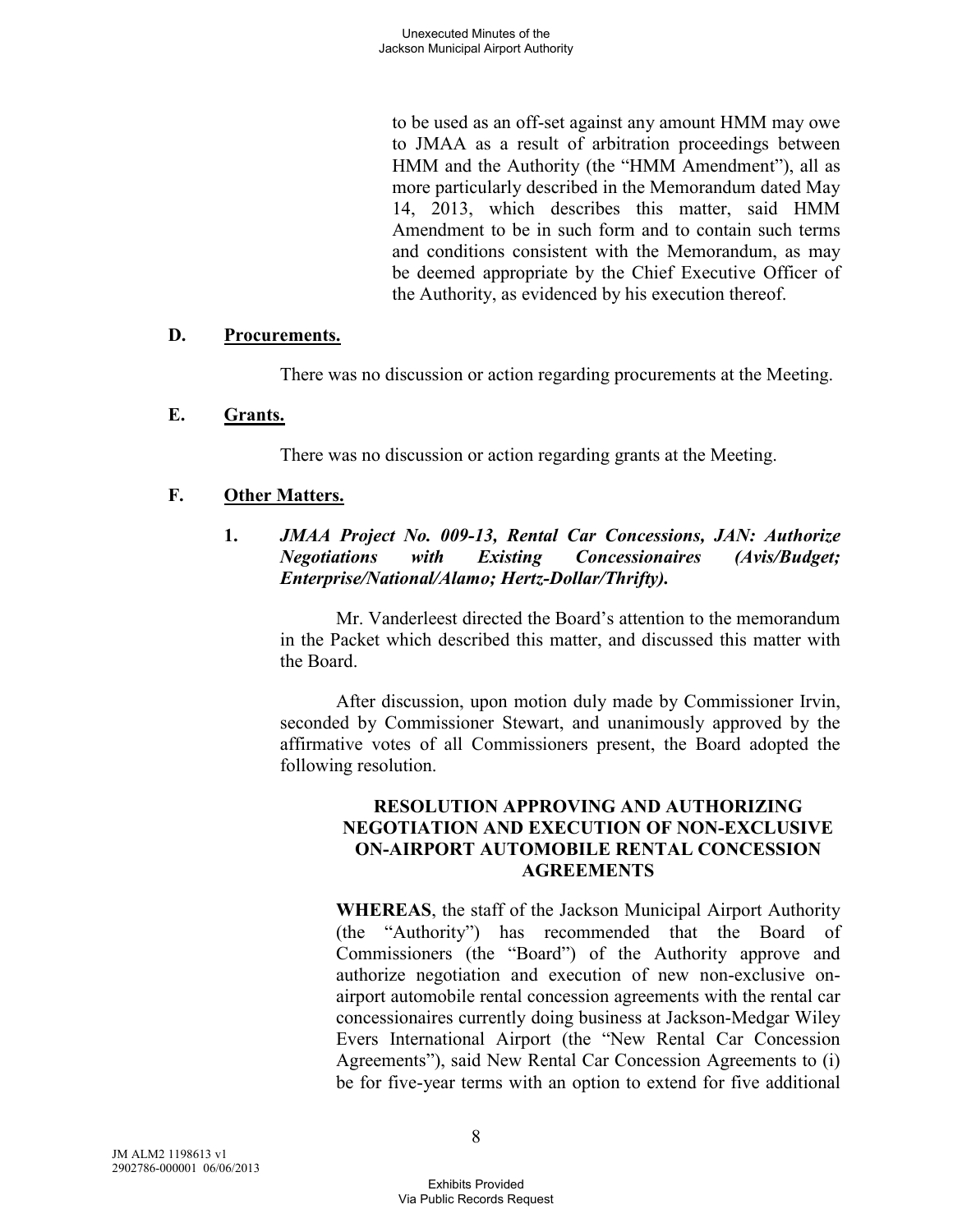one-year periods and (ii) include an Airport Concession Disadvantaged Business Enterprises ("ACDBE") goal of 5% and other enhanced provisions supporting ACDBE participation; all as more particularly described in the memorandum dated May 8, 2013, (x) included in the packet distributed to the Board prior to the May 22, 2013, Special Meeting of the Board, and (y) incorporated herein by reference (the "Memorandum"); and

**WHEREAS**, the Board has reviewed the Memorandum and considered the recommendations therein by the staff of the Authority;

**NOW, THEREFORE, BE IT RESOLVED**, the Board hereby determines that it would be in the best interests of and in furtherance of the duties and responsibilities of the Authority to, and the Board hereby does, approve and authorize negotiation and execution of the New Rental Car Concession Agreements, said New Rental Car Concession Agreements to be in such form and to contain such terms and conditions consistent with the Memorandum as may be deemed appropriate by the Chief Executive Officer of the Authority, as evidenced by his execution thereof.

### **2.** *Natural Gas Pipeline Easement, JAN: Authorize Negotiation and Execution of New Agreement (CenterPoint Energy Resources Corp.).*

Mr. Vanderleest directed the Board's attention to the memorandum in the Packet which described this matter, and discussed this matter with the Board.

After discussion, upon motion duly made by Commissioner Irvin, seconded by Commissioner Stewart, and unanimously approved by the affirmative votes of all Commissioners present, the Board adopted the following resolution.

### **RESOLUTION APPROVING AND AUTHORIZING AMENDED UTILITY EASEMENT WITH CENTERPOINT ENERGY RESOURCES CORP. AT JACKSON-MEDGAR WILEY EVERS INTERNATIONAL AIRPORT**

**WHEREAS**, the staff of the Jackson Municipal Airport Authority (the "Authority") has recommended that the Board of Commissioners (the "Board") of the Authority approve and authorize negotiation and execution of a certain amended easement agreement to grant CenterPoint Energy Resources Corp. ("CenterPoint") a utility easement to replace and relocate 11,000 feet of existing pipe with new, larger diameter pipe at Jackson-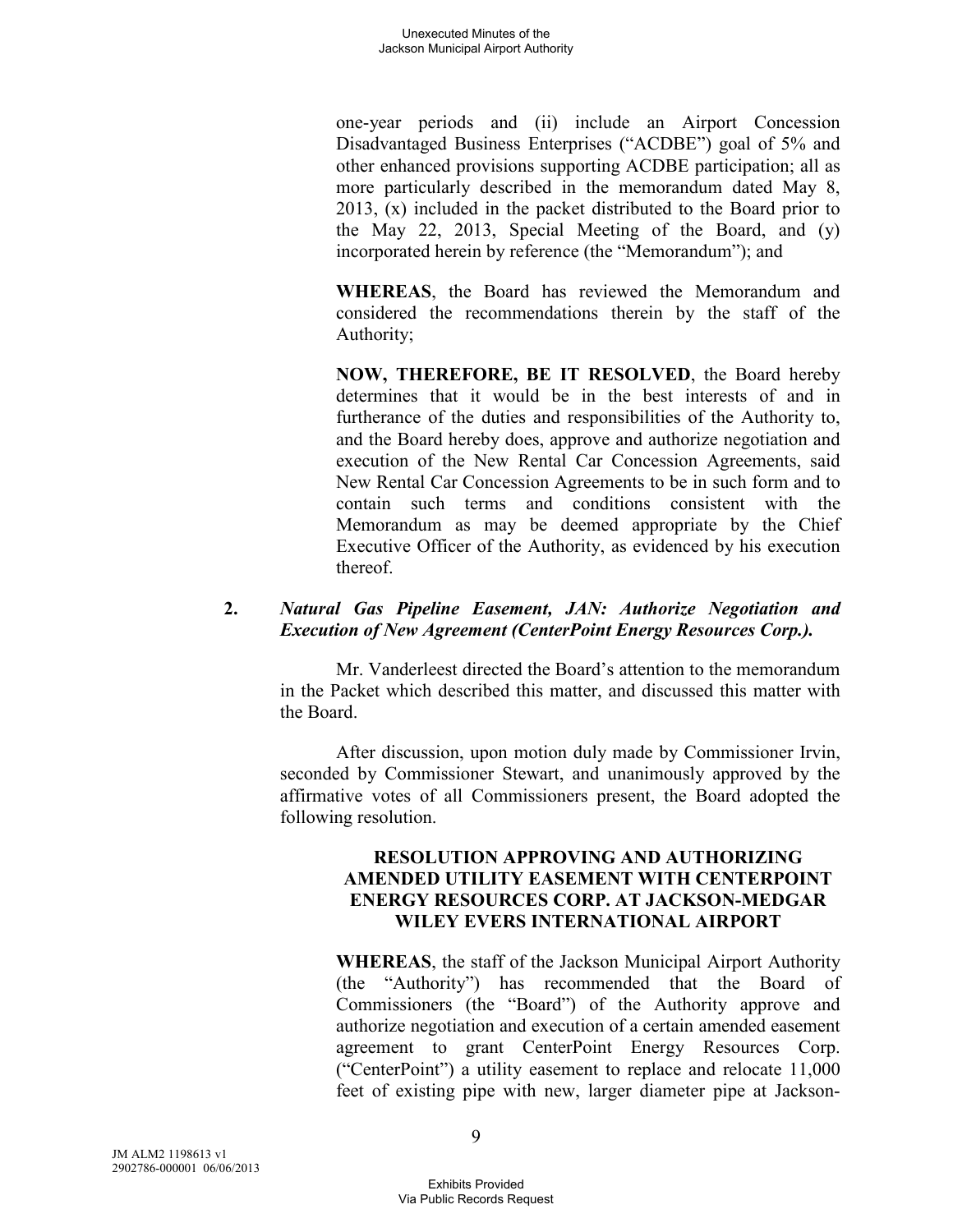Medgar Wiley Evers International Airport (the "Easement Agreement"), all as more particularly described in that certain memorandum dated May 14, 2013, and the attachments thereto, (i) included in the packet distributed to the Board prior to the May 22, 2013, Special Meeting of the Board, and (ii) incorporated herein by reference (the "Memorandum"); and

**WHEREAS**, the Board has reviewed and considered the Memorandum and the recommendations therein by the staff of the Authority;

**NOW**, **THEREFORE, BE IT RESOLVED**, the Board hereby determines that it would be in the best interests of and in furtherance of the duties and responsibilities of the Authority to, the Board hereby does, approve and authorize negotiation and execution of the Easement Agreement with CenterPoint, said Easement Agreement to be in such form and to contain such terms and conditions consistent with the Memorandum, as may be deemed appropriate by the Chief Executive Officer of the Authority, as evidenced by his execution thereof.

### **3.** *JMAA Public Sale of Scrap Metal.*

Mr. Vanderleest directed the Board's attention to the memorandum in the Packet which described this matter, and discussed this matter with the Board.

After discussion, upon motion duly made by Commissioner Stewart, seconded by Commissioner Irvin, and unanimously approved by the affirmative votes of all Commissioners present, the Board adopted the following resolution.

### **RESOLUTION APPROVING AND AUTHORIZING PUBLIC SALE OF SCRAP METAL AT JACKSON-MEDGAR WILEY EVERS INTERNATIONAL AIRPORT**

**WHEREAS**, the staff of the Jackson Municipal Airport Authority (the "Authority") has recommended that the Board of Commissioners (the "Board") of the Authority approve and authorize a public sale of various items of scrap metal accumulated by the Authority on an "as-is, where-is" basis in accordance with the surplus property provisions of the Mississippi Airport Authorities Law (the "Scrap Metal Sale"), as more particularly described in that certain memorandum dated May 10, 2013, and the attachments thereto, (i) included in the packet distributed to the Board prior to the May 22, 2013, Special Meeting of the Board,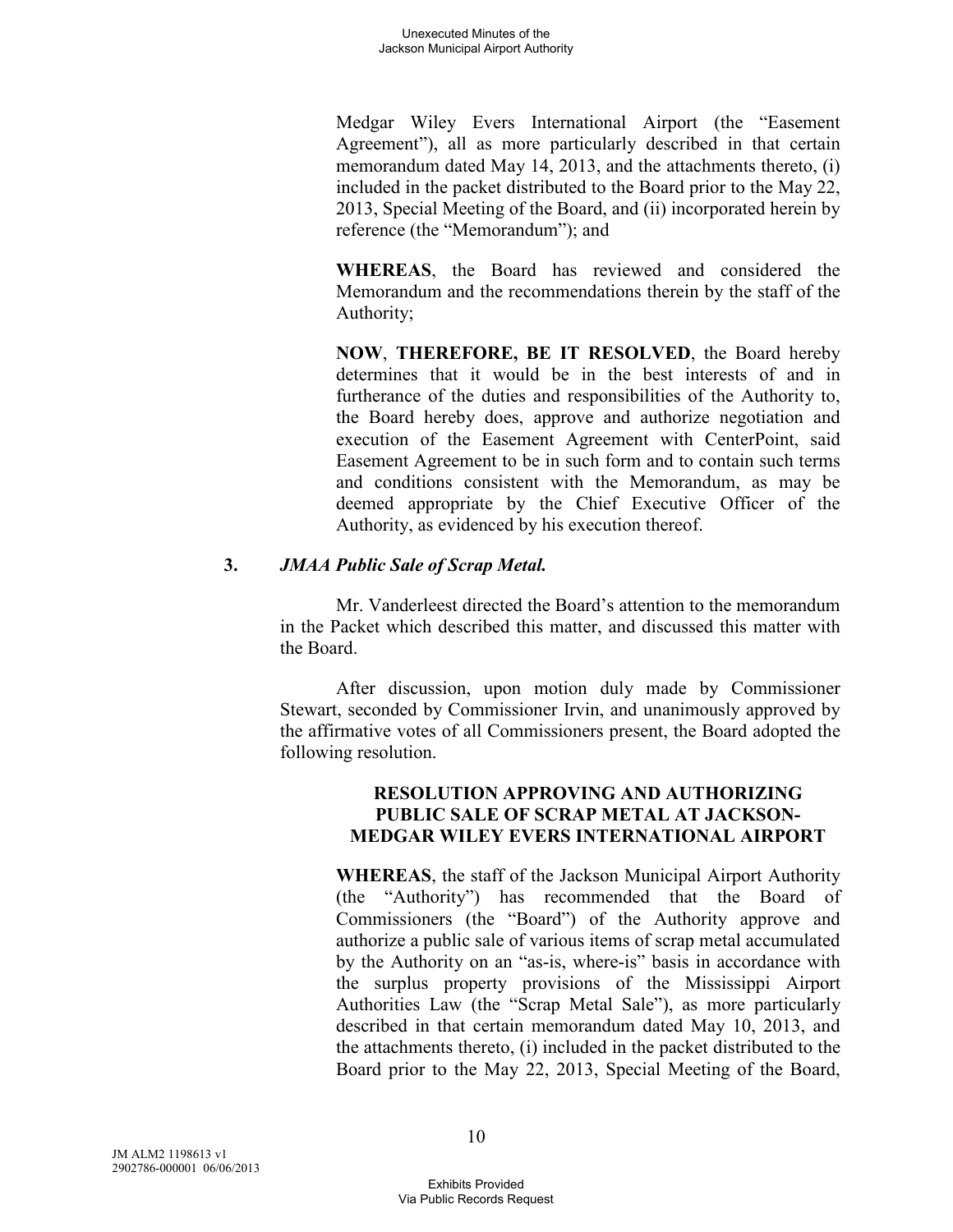and (ii) incorporated herein by reference (the "Memorandum"); and

**WHEREAS**, the Board has reviewed and considered the Memorandum and the recommendations therein by the staff of the Authority;

**NOW**, **THEREFORE, BE IT RESOLVED**, the Board hereby determines that it would be in the best interests of and in furtherance of the duties and responsibilities of the Authority to, the Board hereby does, approve and authorize the Scrap Metal Sale, to be conducted as outlined in the Memorandum.

[Dr. Glover left the Meeting at this time.]

### **4.** *Host Marriott Corporation.*

Mr. Vanderleest directed the Board's attention to the memorandum in the Packet which described this matter, and discussed this matter with the Board.

After discussion, upon motion duly made by Commissioner Irvin, seconded by Commissioner Stewart, and unanimously approved by the affirmative votes of all Commissioners present, the Board adopted the following resolution.

## **RESOLUTION EXTENDING TERM OF CONCESSION AGREEMENT WITH HOST MARRIOTT**

**WHEREAS**, the staff of the Jackson Municipal Airport Authority (the "Authority") has recommended that the Board of Commissioners (the "Board") of the Authority extend the term of the current concession agreement between the Authority and Host Marriott ("Host Marriott") for one year to allow additional time for the Authority to negotiate with Host Marriott and others regarding a new concession agreement at Jackson-Medgar Wiley Evers International Airport (the "Concession Agreement Extension"); and

**WHEREAS**, the Board has considered the recommendation of the staff;

**NOW, THEREFORE, BE IT RESOLVED**, the Board hereby determines that it would be in the best interests of and in furtherance of the duties and responsibilities of the Authority to, and the Board hereby does, approve and authorize execution of the Concession Agreement Extension by the Chief Executive Officer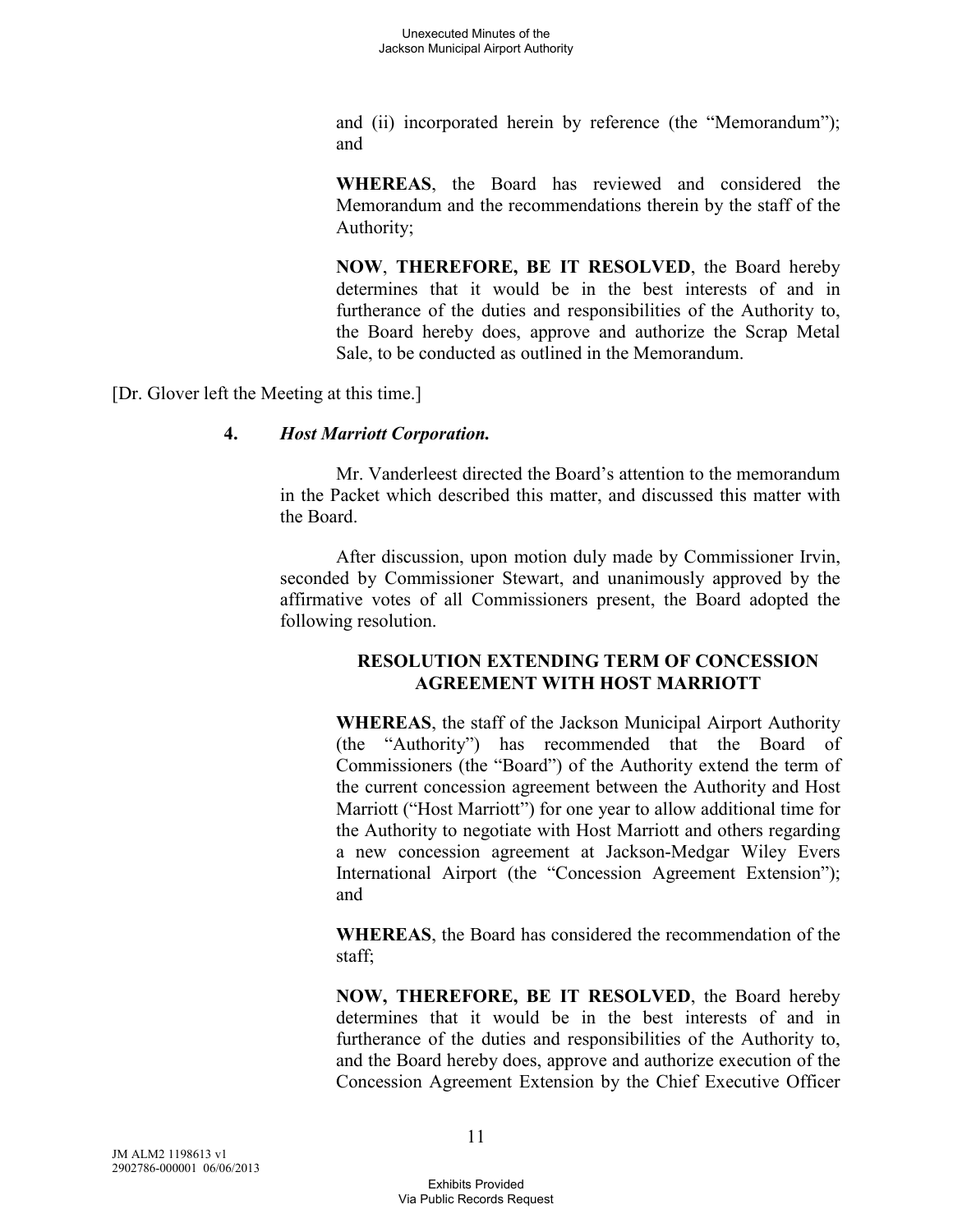of the Authority, said Concession Agreement Extension to be in such form and to contain such terms and conditions as deemed appropriate by the Chief Executive Officer as evidenced by his execution thereof.

### **5.** *Disparity Study Recommendations.*

Mr. Vanderleest introduced Jack Thomas, JMAA Director of Disadvantaged Business Enterprise (DBE) and Community Development, who presented and discussed with the Board a PowerPoint presentation entitled "Implementation of Disparity Study Recommendations for JMAA Board of Commissioners, May 22, 2013" (the "Disparity Study Presentation"). A copy of the Disparity Study Presentation is attached as an exhibit to the minutes of the Meeting.

During discussion, several members of the Board emphasized the need to provide sufficient funds to implement the recommendations cited by Mr. Thomas in his presentation. No further action was taken by the Board at this time.

### **6.** *Ground Transportation Rules.*

Mr. Vanderleest introduced William Dickson, JMAA Airport Security Manager, who presented and discussed with the Board a PowerPoint presentation regarding proposed changes to the Ground Transportation Rules for JAN. Mr. Dickson also distributed to the Board a document showing the proposed revisions to the Ground Transportation Rules via Track Changes. Copies of the PowerPoint presentation and the revised Ground Transportation Rules are attached as exhibits to the minutes of the Meeting.

After discussion, upon motion duly made by Commissioner Irvin, seconded by Commissioner Stewart, and unanimously approved by the affirmative votes of all Commissioners present, the Board adopted the following resolution.

### **RESOLUTION ACCEPTING AND ADOPTING REVISIONS TO GROUND TRANSPORTATION RULES FOR JACKSON-MEDGAR WILEY EVERS INTERNATIONAL AIRPORT**

**WHEREAS**, the staff of the Jackson Municipal Airport Authority (the "Authority") has recommended that the Board of Commissioners (the "Board") of the Authority accept and adopt certain revisions to the existing ground transportation rules for Jackson-Medgar Wiley Evers International Airport as shown by Track Changes on a document entitled "Jackson Municipal Airport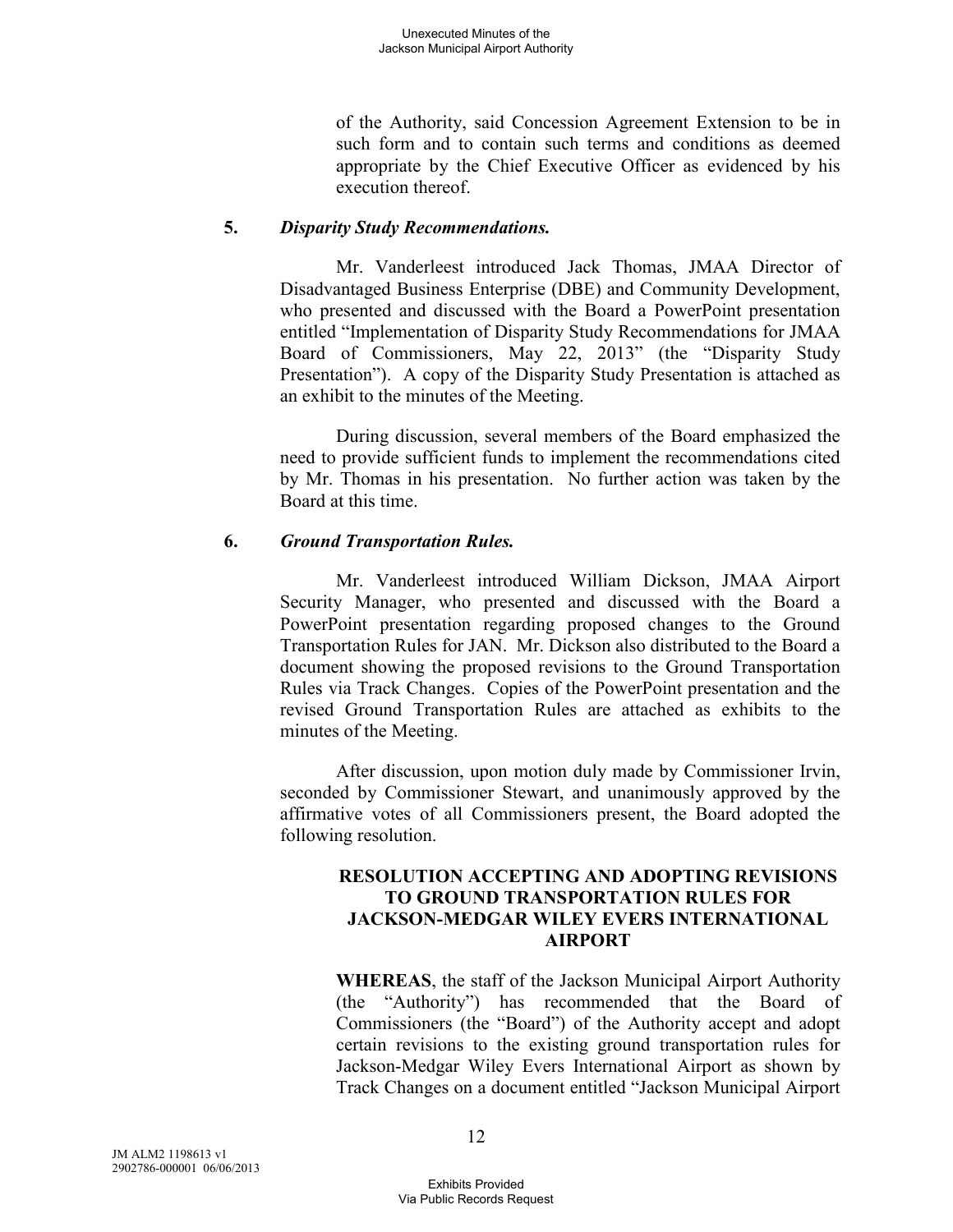Authority Ground Transportation Rules and Regulations for Jackson-Medgar Wiley Evers International Airport" (the "Revised Ground Transportation Rules"), said Revised Ground Transportation Rules being (i) distributed to the Board during the May 22, 2013, Special Meeting of the Board, and (ii) incorporated herein by reference; and

**WHEREAS**, the Board has considered the Revised Ground Transportation Rules and the recommendation of the staff of the Authority;

**NOW, THEREFORE, BE IT RESOLVED**, the Board hereby accepts and adopts the Revised Ground Transportation Rules, to be effective immediately.

## **7.** *Emergency Authority of the Chief Executive Officer and JMAA Bylaw Amendments.*

Mr. Moore distributed to the Board (i) a proposed resolution to clarify the authority of the Chief Executive Officer of the Authority in certain emergency situations and (ii) proposed revisions to the Bylaws of the Authority to comply with recent state law changes regarding participation in public meetings by telephone and audio visual means. Copies of the proposed resolution and the proposed revisions to the Bylaws are attached as exhibits to the minutes of the Meeting.

After discussion, upon motion duly made by Commissioner Irvin, seconded by Commissioner Stewart, and unanimously approved by the affirmative votes of all Commissioners present, the Board adopted the following resolutions.

## **RESOLUTION AMENDING BYLAWS OF THE JACKSON MUNICIPAL AIRPORT AUTHORITY**

**WHEREAS**, legal counsel for the Jackson Municipal Airport Authority (the "Authority") has recommended that the Board of Commissioners (the "Board") of the Authority amend the existing Bylaws of the Authority to allow for (i) participation of Commissioners by teleconference and video in Board meetings and (ii) a quorum of Commissioners to include participation by teleconference and video means (the "Revised Bylaws"), said Revised Bylaws being (i) distributed to the Board during the May 22, 2013, Special Meeting of the Board, and (ii) incorporated herein by reference;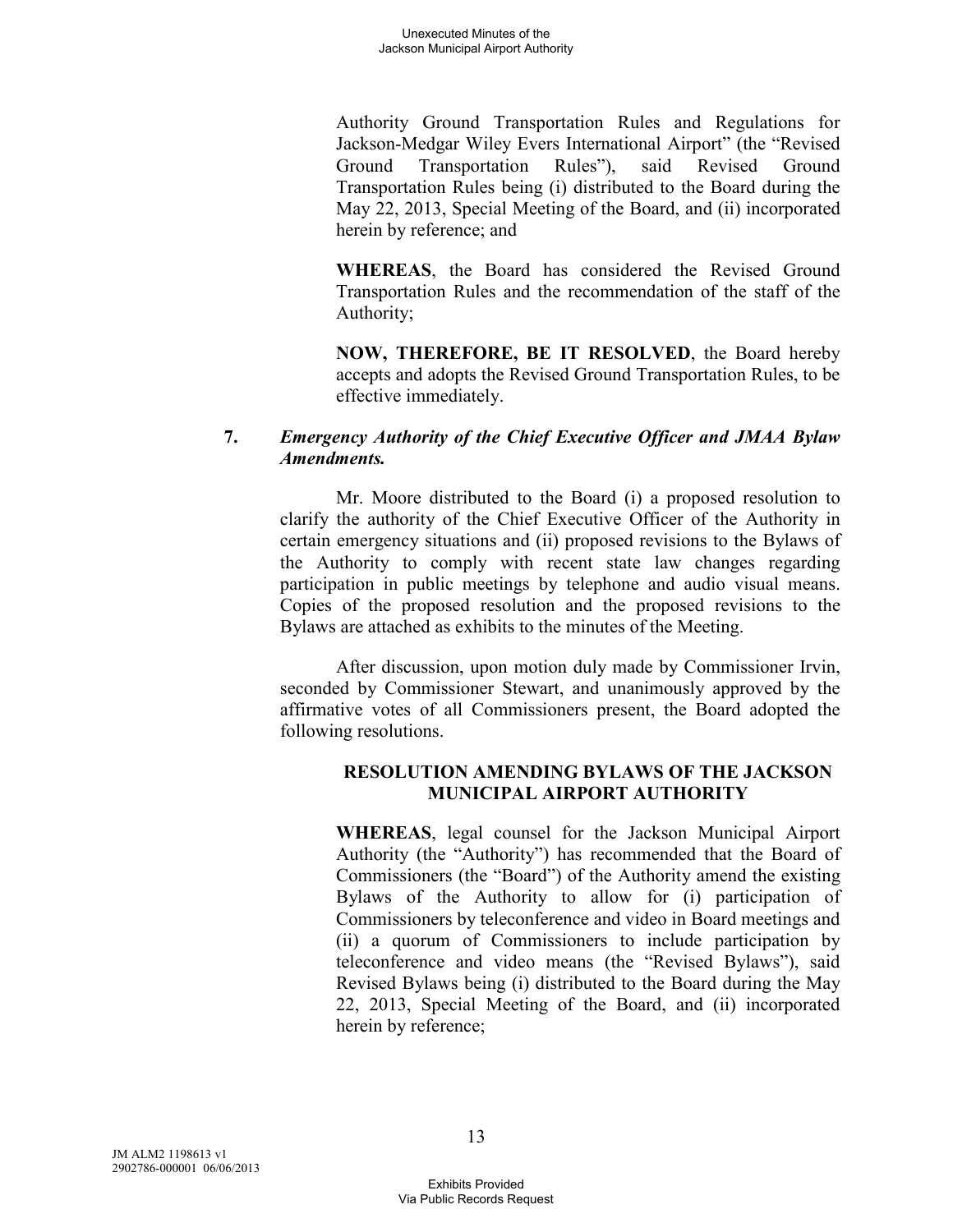**NOW, THEREFORE, BE IT RESOLVED**, the existing Bylaws of the Authority are hereby deleted in its entirety and the Revised Bylaws adopted in the form attached to this resolution, to be effective immediately.

## **RESOLUTION REGARDING EMERGENCY AUTHORITY OF THE CHIEF EXECUTIVE OFFICER**

**WHEREAS**, the Board of Commissioners (the "Board") of the Jackson Municipal Airport Authority ("JMAA") has determined that it would be in the best interests of and in furtherance of the duties and responsibilities of JMAA to clarify and confirm the authority of the Chief Executive Officer of JMAA (the "CEO") in the event of an emergency which threatens (i) the safety of the public or others at JMAA facilities or (ii) the property or facilities of JMAA;

**NOW, THEREFORE, BE IT RESOLVED**, if the CEO makes a good faith determination that an emergency exists which threatens (i) the safety of the public or others at JMAA facilities or (ii) the property or facilities of JMAA, the CEO is authorized and directed to make whatever decisions and take whatever actions he deems necessary and appropriate to protect (i) the safety of the public or others at JMAA facilities and (ii) the property or facilities of JMAA, to the fullest extent of the powers, duties and responsibilities granted to JMAA and in accordance with applicable law; and

**RESOLVED, FURTHER**, within a reasonable time after the emergency and before or at the next meeting of the Board, the CEO shall certify in writing the following to the Board: (i) the nature of the emergency; (ii) the basis for his determination that the emergency jeopardized the safety of the public or others at JMAA facilities and/or the property or facilities of JMAA; and the specific decisions made and actions taken in response to the emergency.

## **8.** *Early Issues.*

Mr. Vanderleest asked the Board to consider approval of an Early Issue Claim in the amount of \$1,046.66 payable to Mr. Vanderleest. A copy of the Early Issue Claim is attached as an exhibit to the minutes of the Meeting.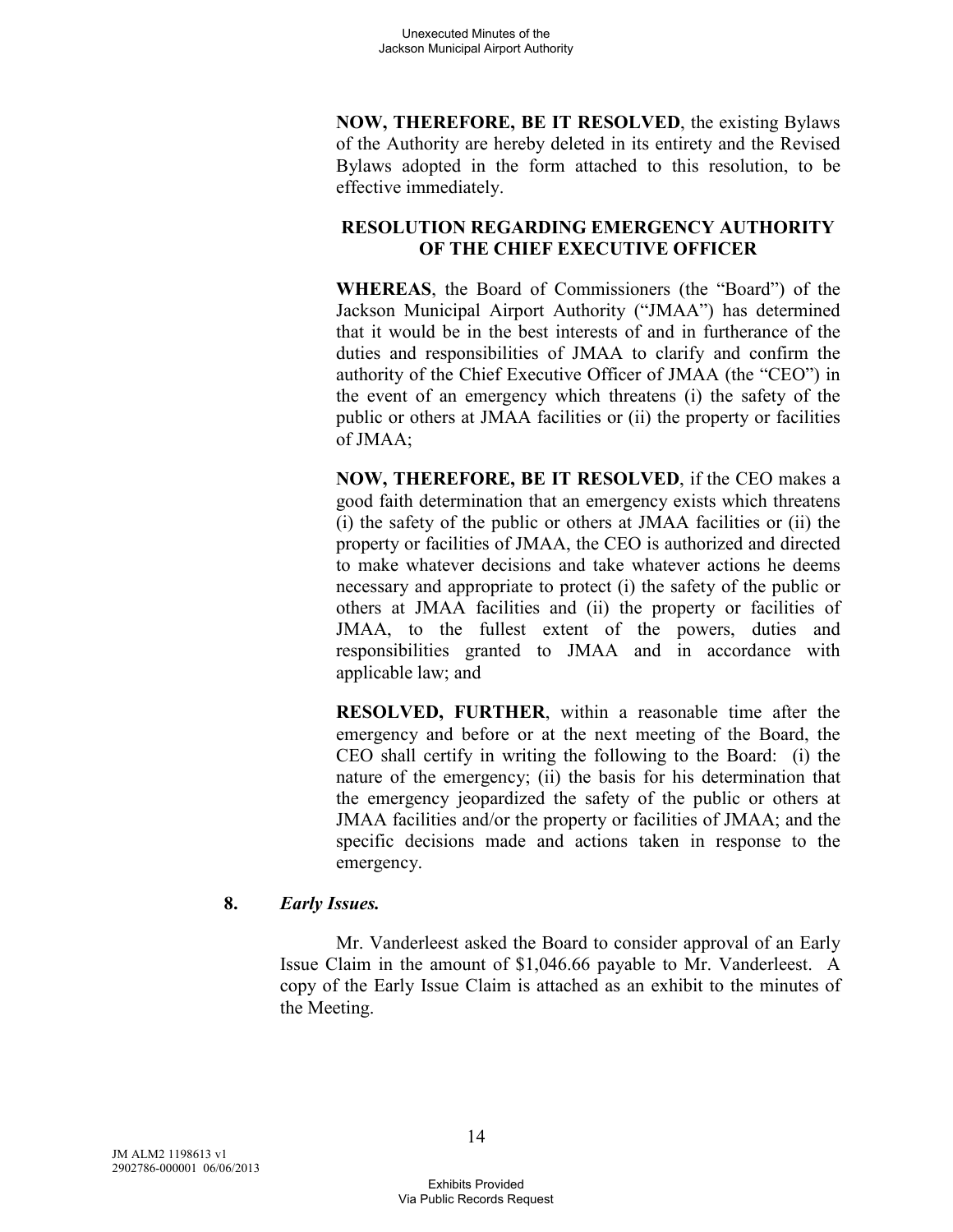After discussion, upon motion duly made by Commissioner Stewart, seconded by Commissioner Irvin, and approved by the affirmative votes of all Commissioners present, the Board adopted the following resolution.

## **RESOLUTION APPROVING AND AUTHORIZING PAYMENT OF EARLY ISSUE CLAIM**

**WHEREAS**, the staff of the Jackson Municipal Airport Authority (the "Authority") has recommended that the Board of Commissioners of the Authority (the "Board") approve and authorize prompt payment of a certain early issue claim (the "Early Issue Claim"), a description of the Early Issue Claim being (i) attached as an exhibit to the minutes of the May 22, 2013, Special Meeting of the Board and (ii) incorporated herein by reference; and

**WHEREAS**, the Board has reviewed the Early Issue Claim and considered said recommendation by the staff of the Authority;

**NOW, THEREFORE, BE IT RESOLVED**, the Board hereby determines that the Early Issue Claim is an appropriate and proper expense incurred in connection with authorized responsibilities and duties of the Authority, and hereby approves and authorizes prompt payment of the Early Issue Claim in the total amount of \$1,046.66.

## **9.** *Board Travel.*

There was no discussion or action regarding Board Travel at the Meeting.

# **VI. DISCUSSION: STRATEGIC INITIATIVES.**

There was no discussion or action regarding strategic initiatives at the Meeting.